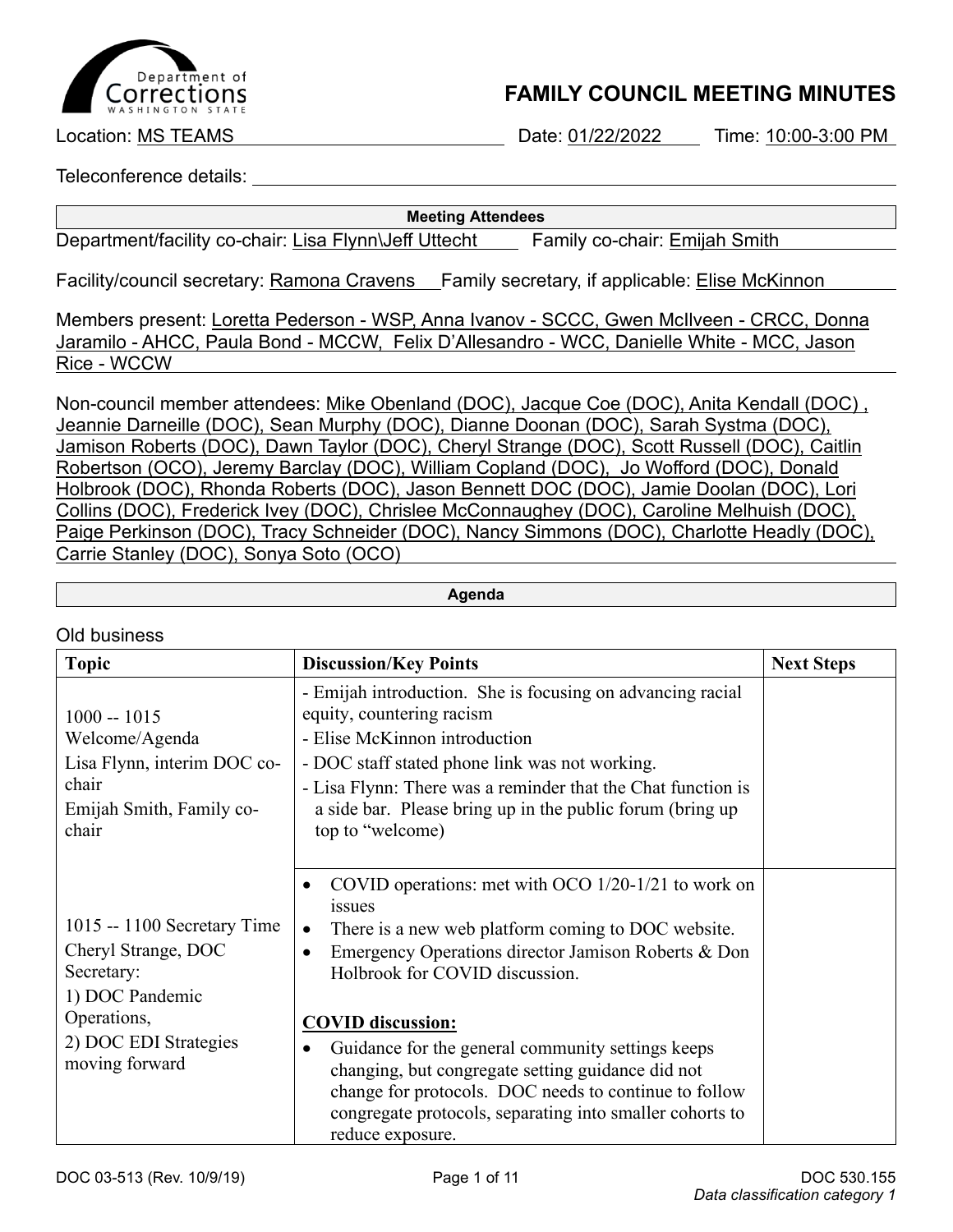| $\bullet$ | PCR tests take a long time to come back. DOC is                                  |  |
|-----------|----------------------------------------------------------------------------------|--|
|           | supplementing with rapid antigen test now.                                       |  |
| $\bullet$ | Ventilation is being evaluated, there is purification of air                     |  |
|           | when an outbreak occurs, small isolation groups are                              |  |
|           | easier to move, large quarantine groups are harder to                            |  |
|           | move. Each outbreak is unique due to staff shortages,                            |  |
|           | complexities of rapid spread, etc. All of this can impact                        |  |
|           | food service and maintaining social distancing has been                          |  |
|           | very challenging.                                                                |  |
| $\bullet$ | Concerns regarding mail and JPay in alternate living                             |  |
|           | areas. Staff are being routed to address mail and                                |  |
|           | connection issues. Attempts were made to avoid closing                           |  |
|           | visits, but with the rapid spread the pause was                                  |  |
|           | necessary.                                                                       |  |
| $\bullet$ | Everyone is getting an opportunity to eat and they have                          |  |
|           | access to water.                                                                 |  |
| ٠         | Federal COVID funding related specifically to positive                           |  |
|           | cases.                                                                           |  |
| $\bullet$ | DOC is following the DOH procedures regarding cell                               |  |
|           | assignments, and transports.                                                     |  |
|           | Concerns for mental health are warranted. Mental                                 |  |
|           | Health staff complete frequent rounds in the units and                           |  |
|           | continue to pull individuals out who are experiencing                            |  |
|           | crisis. Additionally, comfort items are being purchased                          |  |
|           | through the IIBF to support emotional wellness. Ideas                            |  |
|           | from family members are welcomed and can be routed                               |  |
|           | through their LFC/SFC representatives.                                           |  |
| $\bullet$ | Concerns that IIBF has two family representatives that                           |  |
|           | aren't being listened to in their recommendations.                               |  |
|           | Purchases and future planning are a combination of                               |  |
|           | family input, sourcing, and individual contributions                             |  |
|           | through tier representative meetings and surveys.                                |  |
|           | Website says 1900 in isolation, 1600 in quarantine.                              |  |
|           | DOC shared there is a lag in website postings because                            |  |
|           | verifying data takes time and we are posting as quickly                          |  |
|           | as possible. Quarantine numbers are difficult to verify as                       |  |
|           | they can change swiftly.                                                         |  |
| $\bullet$ | DOC is working to vaccinate as quickly as possible;                              |  |
|           | DOC is bringing in 40 contracts medical personnel                                |  |
|           | assist with administering vaccines and boosters.                                 |  |
| $\bullet$ | DOC is making sure to do a security classification                               |  |
|           | review before mixing custody levels, but must use                                |  |
|           | available space to meet isolation/quarantine needs.                              |  |
| $\bullet$ | It was agreed to move Equity, Diversity, Inclusion, and                          |  |
|           | Respect (EDIR) conversation subject to public forum                              |  |
|           | time.                                                                            |  |
| $\bullet$ | DOC would have weekly SFC covid calls until the<br>current outbreak as resolved. |  |
|           |                                                                                  |  |
|           |                                                                                  |  |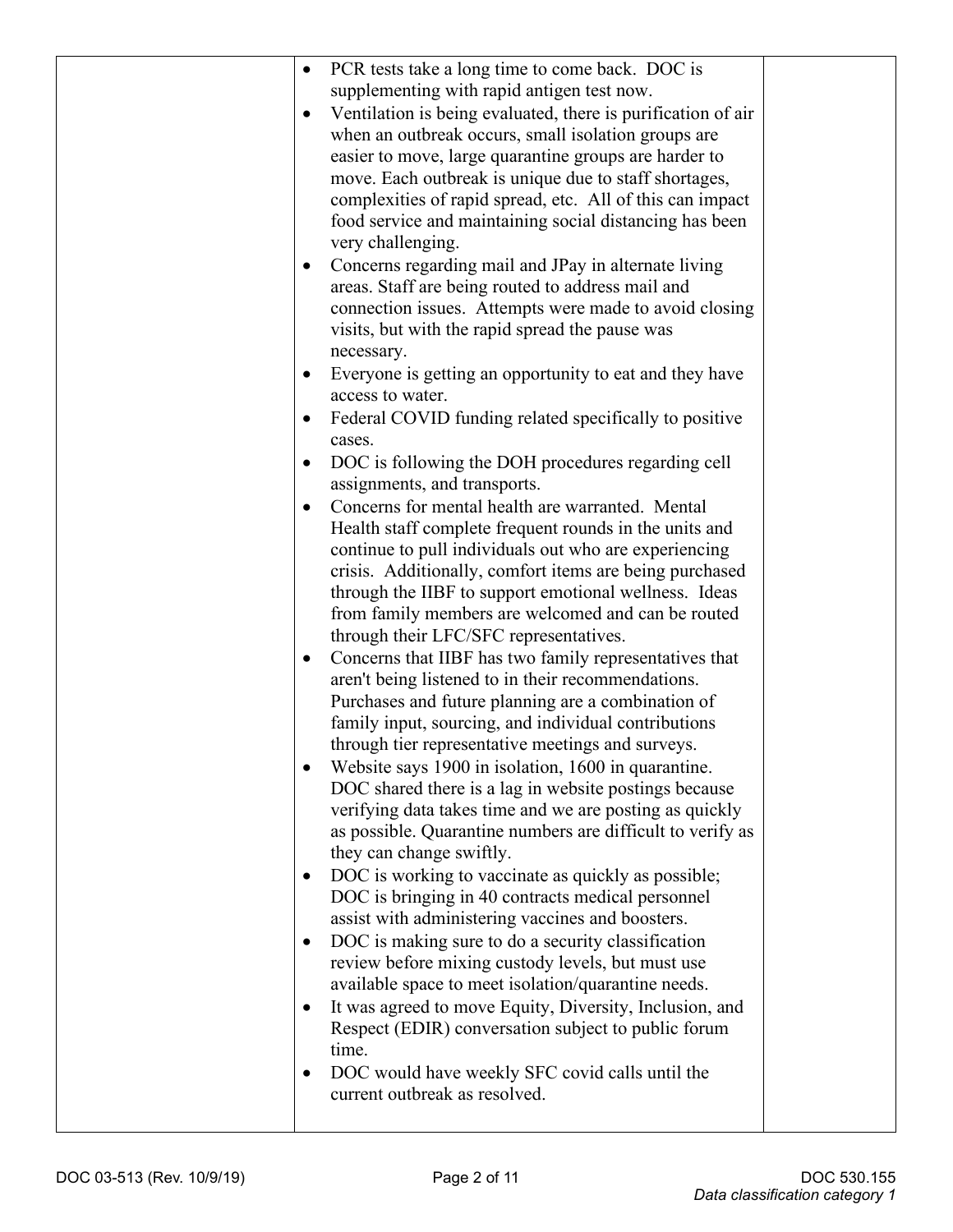|                                                        | <b>Incarcerated Individual Betterment Fund (IIBF)</b>                                                                                                                                                                                                                                                                                                                                                                                                                                                                                                                                                                                                                                                                                                                                                                                                                                                                                                                                                                                                                                                                                                                                                                                                                                                                                                                                                                                                                                                                                                                                                                                                                                                                                                                                                                                                                                                                                                                                                                                                                                                                                                                                                                                                                                                                                                                                                                                                                                                                          |  |
|--------------------------------------------------------|--------------------------------------------------------------------------------------------------------------------------------------------------------------------------------------------------------------------------------------------------------------------------------------------------------------------------------------------------------------------------------------------------------------------------------------------------------------------------------------------------------------------------------------------------------------------------------------------------------------------------------------------------------------------------------------------------------------------------------------------------------------------------------------------------------------------------------------------------------------------------------------------------------------------------------------------------------------------------------------------------------------------------------------------------------------------------------------------------------------------------------------------------------------------------------------------------------------------------------------------------------------------------------------------------------------------------------------------------------------------------------------------------------------------------------------------------------------------------------------------------------------------------------------------------------------------------------------------------------------------------------------------------------------------------------------------------------------------------------------------------------------------------------------------------------------------------------------------------------------------------------------------------------------------------------------------------------------------------------------------------------------------------------------------------------------------------------------------------------------------------------------------------------------------------------------------------------------------------------------------------------------------------------------------------------------------------------------------------------------------------------------------------------------------------------------------------------------------------------------------------------------------------------|--|
| 1030 -- 1130 Old<br>Business/Review of Action<br>Items | Background information: Restricted vs. unrestricted<br>$\bullet$<br>funding: restricted is usually through HQ (law library,<br>TV systems); unrestricted is \$10 per I/I, and the facility<br>can spend as needed i.e. barber shop, recreation, etc., the<br>budget goes to Secretary for approval.<br>Quarterly IIBF meeting is open to the public.<br>٠<br>Facility LBAs will be launching facility specific budget<br>reports during the next quarter.<br>Planned reinvestments for TV, EFV improvements, and<br>$\bullet$<br>recreation. State purchasing takes longer.<br>JPay contract update: GTL filed an injunction to stop<br>$\bullet$<br>DOC from signing the contract until at least March right<br>now, continuing the existing JPay contract for now.<br>Who owns IIBF monies: All spending decisions with<br>$\bullet$<br>IIBF is with Secretary Strange.<br>Mattresses are not funded through the IIBF. Current<br>٠<br>supply chain issues are causing delays in manufacturing.<br>Who are the parties that are talked to in the Legislature<br>regarding IIBF? Explanation of branches (legislative,<br>judicial), DOC is in the middle of the legislative session,<br>bills passed, etc. including budget bill, work with leg<br>committees (public safety, senate human services,<br>senate ways and means, house finance), to create<br>RCWs, WAC created by departments, within that<br>framework departments create policy. We implement<br>legislation, DOC doesn't get a lot of leeways to transfer<br>money between x and y because it has a directed<br>purpose.<br>Who is the policy holder for IIBF? Secretary Strange is<br>$\bullet$<br>the policy holder-IIBF is in statute<br>https://apps.leg.wa.gov/RCW/default.aspx?cite=72.09.470<br><b>Wedding Rings</b><br>Lisa Flynn, Correctional Program Administrator<br>Wedding ring request has been approved to continue to<br>allow outside rings, with ring sizers added at the<br>facilities. Policy updates forthcoming.<br><b>EFV Fees</b><br>EFV fees needs more research to ensure statute<br>compliance. Update in March.<br>What Incarcerated Individual contribution needs to be -<br>$\bullet$<br>update at March meeting<br><b>Recreation Equipment</b><br>New recreation equipment has been ordered; It was<br>٠<br>requested to keep recreation equipment on the action<br>items list so we can have facility details<br><b>Cultural Program Policy Workgroup</b><br>Cultural policy creation with external stakeholders and<br>٠ |  |
|                                                        | families prior to COVID.                                                                                                                                                                                                                                                                                                                                                                                                                                                                                                                                                                                                                                                                                                                                                                                                                                                                                                                                                                                                                                                                                                                                                                                                                                                                                                                                                                                                                                                                                                                                                                                                                                                                                                                                                                                                                                                                                                                                                                                                                                                                                                                                                                                                                                                                                                                                                                                                                                                                                                       |  |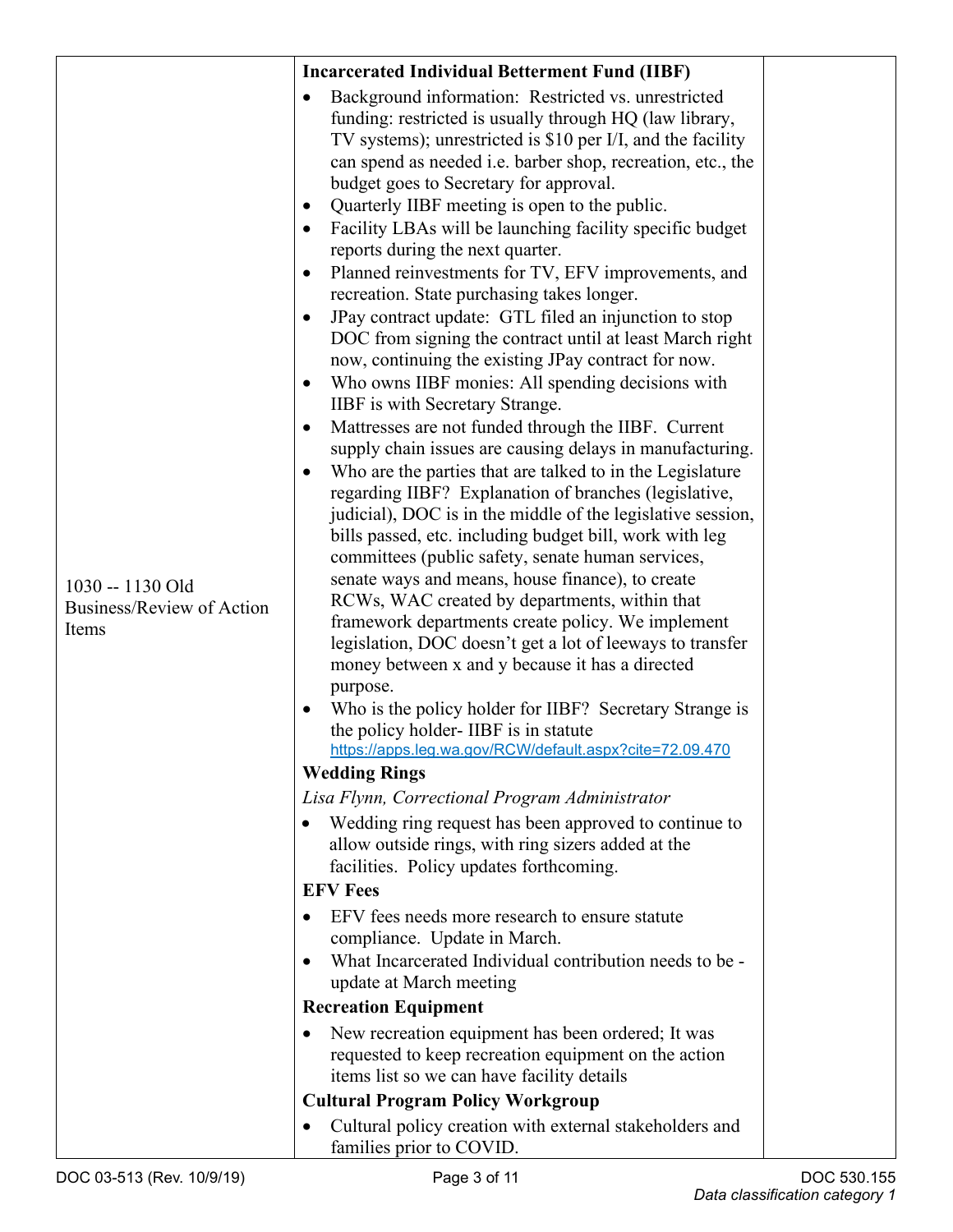|                           | Starting to develop lists again to launch workgroups in<br>$\bullet$<br><b>March 2022.</b>                                                                                                                                                                                                                                                                                                                                                                                                                                                                                                                                                                                                                                                                                                                                                                                                                                                                                                                                                   |             |
|---------------------------|----------------------------------------------------------------------------------------------------------------------------------------------------------------------------------------------------------------------------------------------------------------------------------------------------------------------------------------------------------------------------------------------------------------------------------------------------------------------------------------------------------------------------------------------------------------------------------------------------------------------------------------------------------------------------------------------------------------------------------------------------------------------------------------------------------------------------------------------------------------------------------------------------------------------------------------------------------------------------------------------------------------------------------------------|-------------|
|                           | Please forward names of those interested in participating<br>$\bullet$<br>to Fred Ivey, Cultural Program Specialist.                                                                                                                                                                                                                                                                                                                                                                                                                                                                                                                                                                                                                                                                                                                                                                                                                                                                                                                         |             |
|                           | <b>Transportation Assistance Program</b>                                                                                                                                                                                                                                                                                                                                                                                                                                                                                                                                                                                                                                                                                                                                                                                                                                                                                                                                                                                                     |             |
|                           | Dawn Taylor, Family Services Manager                                                                                                                                                                                                                                                                                                                                                                                                                                                                                                                                                                                                                                                                                                                                                                                                                                                                                                                                                                                                         |             |
|                           | Launching 2/1/2022. \$50 reimbursement for gas who<br>$\bullet$<br>travel over 150 miles, DOC is working on an app where<br>families can apply on cell phones, based on surveys (200<br>family responses, 700 Incarcerated Individual responses)<br>Survey results will be provided to SFC.                                                                                                                                                                                                                                                                                                                                                                                                                                                                                                                                                                                                                                                                                                                                                  |             |
|                           | <b>CI Commissary Costs/frozen boats</b>                                                                                                                                                                                                                                                                                                                                                                                                                                                                                                                                                                                                                                                                                                                                                                                                                                                                                                                                                                                                      |             |
|                           | Sarah Sytsma, CI Director                                                                                                                                                                                                                                                                                                                                                                                                                                                                                                                                                                                                                                                                                                                                                                                                                                                                                                                                                                                                                    |             |
|                           | CI commissary costs - despite inflation, hygiene has<br>dropped 30%. Some items have increased, but majority<br>decreased.<br>CI met with DOC leadership to increase the store's<br>٠<br>spending limits (Feb 1st effective date),<br>There was an isolated incident of serving frozen meals<br>$\bullet$<br>that has been cleared up. Boats are made at the food<br>factory in AHCC, frozen and transported to facilities.<br>CI has purchased emergency frozen meals for facilities<br>$\bullet$<br>to have on hand in case of needing more quickly served<br>with supplemental sides, i.e., fruit or side salad. Each<br>facility has meals to pull out when needed.<br>Are there any plan to change the variety of sandwiches?<br>$\bullet$<br>The menu does change and will check on the frequency.<br>In 2017, family member was on the committee to ensure<br>$\bullet$<br>healthy items included DOH suggested to use<br>behavioral economics to encourage healthy spending,<br>raise prices on unhealthy items and lower on healthy |             |
|                           | items.<br>"Get Response" Communication Strategy                                                                                                                                                                                                                                                                                                                                                                                                                                                                                                                                                                                                                                                                                                                                                                                                                                                                                                                                                                                              |             |
|                           | Jacque Coe, Communication Director                                                                                                                                                                                                                                                                                                                                                                                                                                                                                                                                                                                                                                                                                                                                                                                                                                                                                                                                                                                                           |             |
|                           | "Get Response" is an email marketing tool like Mail<br>Chimp and Constant Contact and allows us to build<br>emails to increase access to agency information. We<br>will be able to see how many are subscribing<br>anonymously.<br>Just starting technical implementation launch internally<br>$\bullet$<br>first with staff to work out bugs, followed by Family<br>Councils, and finally publicly.<br>DOC continues to use other tools like Twitter and<br>$\bullet$<br>Facebook.<br>An interim resolution is being created for information<br>$\bullet$<br>shares. Families are busy and may not click on<br>everything right away but would still like to receive<br>emails.                                                                                                                                                                                                                                                                                                                                                             |             |
| DOC 03-513 (Rev. 10/9/19) | Page 4 of 11                                                                                                                                                                                                                                                                                                                                                                                                                                                                                                                                                                                                                                                                                                                                                                                                                                                                                                                                                                                                                                 | DOC 530.155 |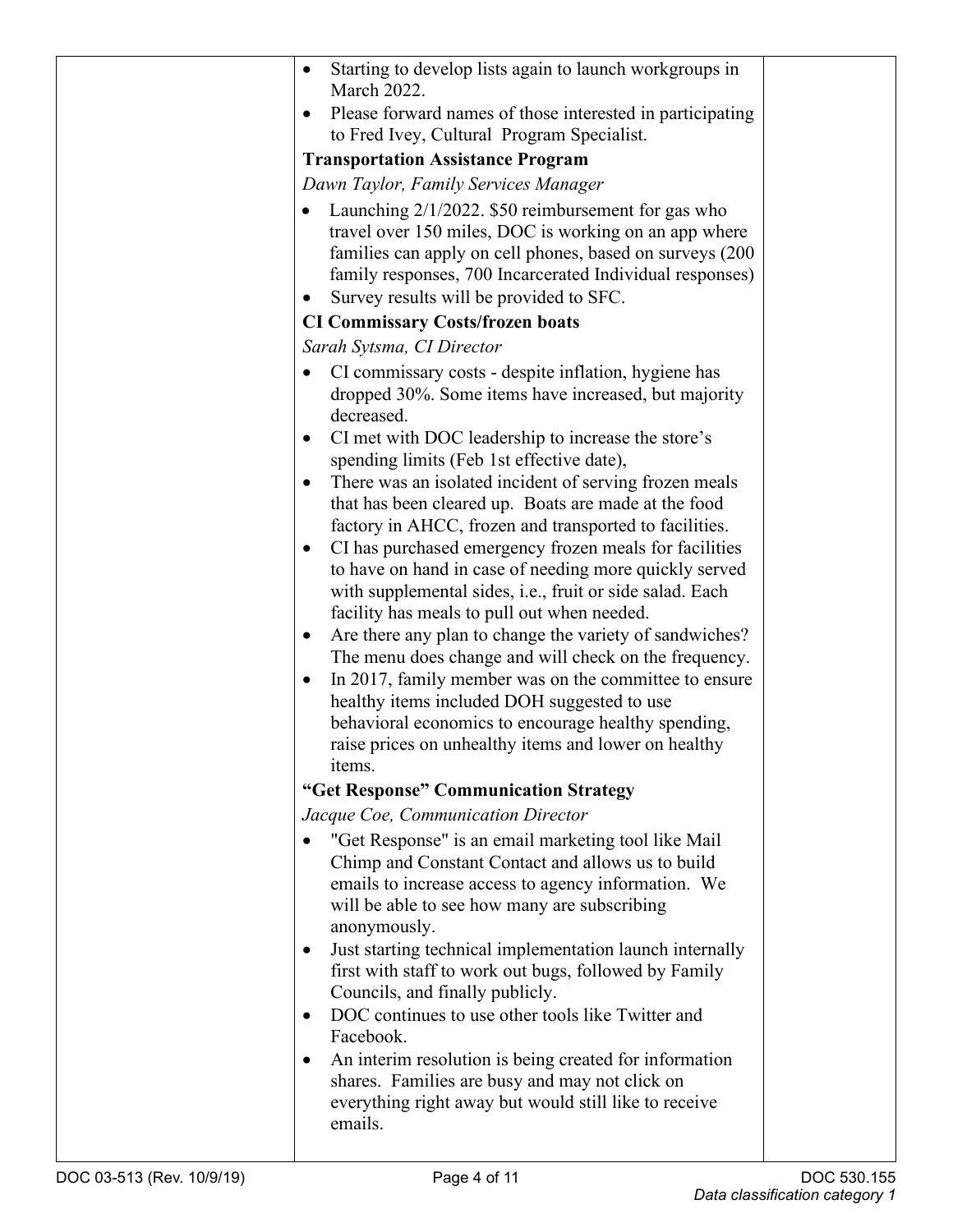|                                                                             | <b>Family Council Policy Revision Overview</b>                                                                                                                                                                                                                                                                                                                                                                                                                                                                                                                                                                                                                                                                                                                                                                                                                                                                                                                                                                                                                                                                                                                                                                                                                                                                                                                                                                                                                                                                                                                                                                                                                                                                                                                                                                                                                                                                     |  |
|-----------------------------------------------------------------------------|--------------------------------------------------------------------------------------------------------------------------------------------------------------------------------------------------------------------------------------------------------------------------------------------------------------------------------------------------------------------------------------------------------------------------------------------------------------------------------------------------------------------------------------------------------------------------------------------------------------------------------------------------------------------------------------------------------------------------------------------------------------------------------------------------------------------------------------------------------------------------------------------------------------------------------------------------------------------------------------------------------------------------------------------------------------------------------------------------------------------------------------------------------------------------------------------------------------------------------------------------------------------------------------------------------------------------------------------------------------------------------------------------------------------------------------------------------------------------------------------------------------------------------------------------------------------------------------------------------------------------------------------------------------------------------------------------------------------------------------------------------------------------------------------------------------------------------------------------------------------------------------------------------------------|--|
| 1130 - 1145 Policy Revision<br>Process Overview<br>Lisa Flynn, Emijah Smith | Timeline created to allow families to provide input<br>through their LFCs on recommended impovements to<br>policy.<br>Once gathered and documented at the local level, the<br>SFCs will bring to Emijah and create a combined<br>document.<br>Emijah will then meet with Jeff Uttecht, policy author to<br>review recommendations.<br>The policy will enter the formal drating process and then<br>move into a public comment period.<br>Following the public comment period, the public<br>$\bullet$<br>comments will be reviewed for possible inclusion.<br>Projected completion date in august 2022.<br>Concerns regarding family members not wanting to use<br>LFCs to submit ideas.<br>Concerns that family recommendations will not be used.<br>$\bullet$<br>Questions if an additional conversation with the<br>Secretary will be allowed prior to her signature.<br>Families, friends, external stakeholders can also use the<br>$\bullet$<br>Policy Feedback Portal to submit their own ideas<br>outside of the LFCs.<br>Secretary Strange shared Washington is an open<br>$\bullet$<br>government state, so we have a public comment process,<br>you don't have to be a member of family council to<br>comment, we get comments from so many people and<br>groups, and how do we get the information out?<br>Billie Petersen (DOC) documents all comments and<br>$\bullet$<br>would be more than happy to bring the process to the<br>group to show all comments and the outcome<br>This can be an overwhelming process. Can we show the<br>process like bills in the legislature to show the editing<br>process (cross out, etc.)?<br>It was suggested to do what Belinda Stewart did with<br>$\bullet$<br>the final draft, the council got to go through one last<br>time face to face, examples of public comment would be<br>helpful so we can see where it's coming through in the<br>final policy. |  |

## New business

| <b>Topic</b>                  | <b>Discussion/Key Points</b>                                                                                                                                                                                                                                                                                                   | <b>Next Steps</b>                      |
|-------------------------------|--------------------------------------------------------------------------------------------------------------------------------------------------------------------------------------------------------------------------------------------------------------------------------------------------------------------------------|----------------------------------------|
| $1240 - 1330$<br>New Business | Jeannie Darnielle (DOC) shared about the new Women's<br>Division. DOC recognizes that women are different from<br>men and need different policies for women, transgender and<br>nonbinary persons. Thoughts moving forward:<br>Social work vs. punishment<br>Gender-responsive risk assessments and informed care<br>practices | Charter<br>developed;<br>focus groups. |
| DOC 03-513 (Rev. 10/9/19)     | Page 5 of 11                                                                                                                                                                                                                                                                                                                   | DOC 530.155                            |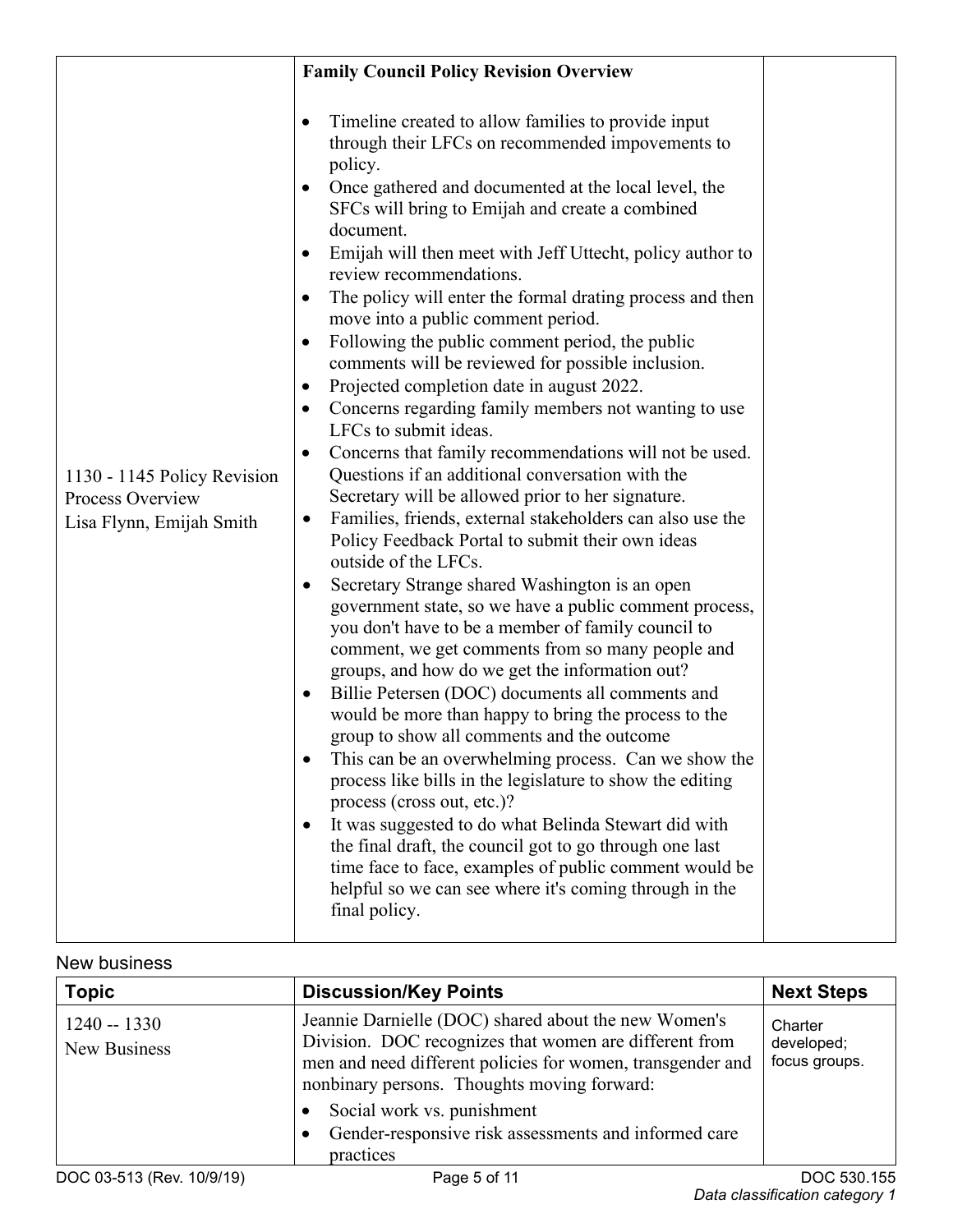| High degree of trauma that may be increased through               |  |
|-------------------------------------------------------------------|--|
| operations                                                        |  |
| Corrective and disciplinary actions that are just and fair.       |  |
|                                                                   |  |
| <b>Key Areas</b>                                                  |  |
| COVID has hit women hard in 2022, making sure                     |  |
| babies in our care are safe, advocacy groups for                  |  |
| transgender and non-binary                                        |  |
| 285 policies in DOC to change to inclusive and equity<br>language |  |
| Jo Wofford, Gender Resonsive Administrator is                     |  |
| working with Subject Matter Experts in the field of               |  |
| gender responsivity and trauma-informed care,                     |  |
| women's pathways to prison tend to be different, and              |  |
| policies are written for men.                                     |  |
| Overclassification for women is common and makes it               |  |
| harder for women to have access to programming, want              |  |
| to hear from family members, previous incarcerated,<br>etc        |  |
| Include anti-racism. Be courageous to say it, leaning             |  |
| on Jeannie Darnielle's leadership to highlight women's            |  |
| issues; who is getting into parenting programs?                   |  |
| COVID is challenging, in the process of standing up               |  |
| new division, and traumatic experience of COVID                   |  |
| struggles with this type of call structure                        |  |
| Reducing program impacts.                                         |  |
| Secretary Strange has asked what flexibility we have              |  |
| with good time so we can move on our authority. It was            |  |
| a DOC request to change laws around reentry to<br>expand access.  |  |
| The council requested who can they contact (in the                |  |
| legislature) to make sure we show our support? Laurie             |  |
| Jenkins, Andy Billick others                                      |  |
| Updates on transgender movement will be forthcoming.              |  |
| Trauma-informed care for men. There are legislative               |  |
| limits, DOC wants to make sure approach is equitable;             |  |
| money to move to mental health treatment, money for               |  |
| gender-informed practices. More information to                    |  |
| follow.                                                           |  |
| <b>Family Notification regarding outside hospital</b>             |  |
| admission/death                                                   |  |
| Jeff Uttecht (DOC) - family notification during a                 |  |
| medical emergency - policy to make contact with                   |  |
| emergency contact on file                                         |  |
| The council brought forward that issue due to incident            |  |
| at SCCC serious heart surgery with no update to wife,             |  |
| so what is the process? Jeff Utecht: check policy and             |  |
| call in - Sean Murphy: security challenges with                   |  |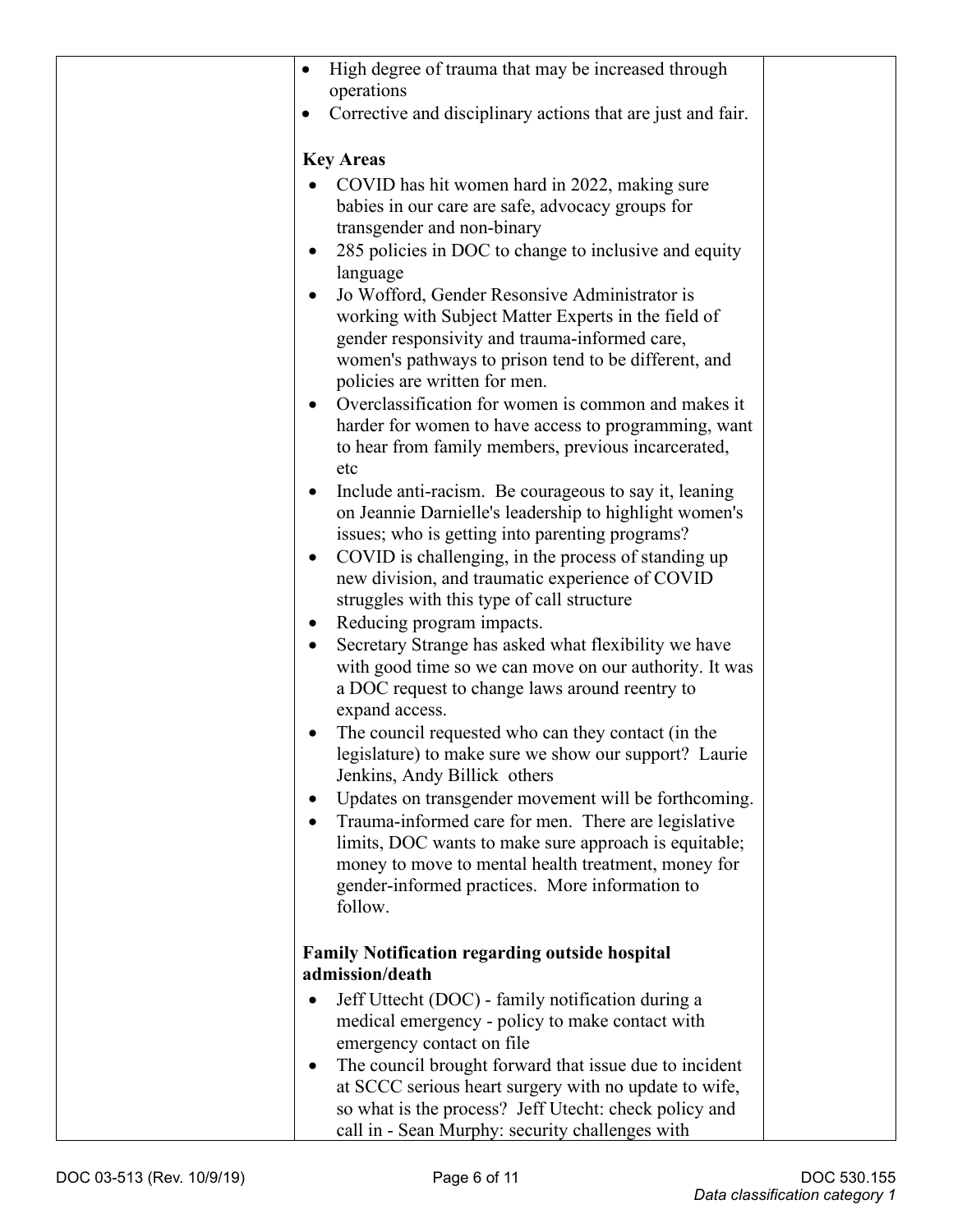| location, asked health services manager to fix this<br>process<br>DOC is working to improve website contacts with an<br>after-hours option<br>DOC will develop improved plan for family<br>$\bullet$<br>notification working with Emijah and the SFC. |  |
|-------------------------------------------------------------------------------------------------------------------------------------------------------------------------------------------------------------------------------------------------------|--|
| <b>Supporting Mental Health during incarceration/COVID</b>                                                                                                                                                                                            |  |
|                                                                                                                                                                                                                                                       |  |
| Mental Health services are available - Sean Murphy:<br>mental health staff walking through units routinely, get<br>a feel for baseline behavior, and triage those who are<br>experiencing challenges,                                                 |  |
| Scott Russell: stepping in for David Flynn, telehealth                                                                                                                                                                                                |  |
| aspect of service for the meeting, mobilized units to all                                                                                                                                                                                             |  |
| facilities to gain access to community providers, as                                                                                                                                                                                                  |  |
| well, packets with resources - vaccinations and boosters                                                                                                                                                                                              |  |
| coordinated sirussel@doc1.wa.gov if not getting                                                                                                                                                                                                       |  |
| vaccinated quickly, when visits resume, DOH can offer                                                                                                                                                                                                 |  |
| vaccinations at visits, Request Of Information (ROI)                                                                                                                                                                                                  |  |
| could be offered during orientation.                                                                                                                                                                                                                  |  |
| <b>Deputy Secretary Time</b>                                                                                                                                                                                                                          |  |
| Introduction of Jeff Uttecht as the new SFC Co-chair                                                                                                                                                                                                  |  |
| history of Jeff Uttecht employment with DOC                                                                                                                                                                                                           |  |
| Ramona Cravens is assistant to Jeff Uttecht and will be                                                                                                                                                                                               |  |
| taking over as DOC Co-Secretary. Rhonda Roberts                                                                                                                                                                                                       |  |
| was thanked for her service on the council.                                                                                                                                                                                                           |  |
| COVID outbreaks at the facilities are challenging at<br>٠                                                                                                                                                                                             |  |
| this time.                                                                                                                                                                                                                                            |  |
| New legislative session. Efforts on restrictive housing                                                                                                                                                                                               |  |
| - the department is very supportive of decreasing                                                                                                                                                                                                     |  |
| restrictive housing, working on alternatives to                                                                                                                                                                                                       |  |
| restrictive housing, more work with Safe Harbor for                                                                                                                                                                                                   |  |
| those transitioning out of gangs,                                                                                                                                                                                                                     |  |
| Working on programming (Hustle 2.0) is evidence-                                                                                                                                                                                                      |  |
| based trauma-informed programming (CBT). Good                                                                                                                                                                                                         |  |
| feedback on this program because it is peer-led and                                                                                                                                                                                                   |  |
| incarcerated individuals help inform material, 175 units                                                                                                                                                                                              |  |
| to people in restrictive housing, peer-led options for                                                                                                                                                                                                |  |
| those in restrictive housing at SCCC, want to move into                                                                                                                                                                                               |  |
| peer-led more, <i>legislative staff taken to restrictive</i>                                                                                                                                                                                          |  |
| <i>housing units, more out of cell time, impacts of</i>                                                                                                                                                                                               |  |
| coming into restricted housing is hard on families, goal:                                                                                                                                                                                             |  |
| out of cell time, more positive interactions, more                                                                                                                                                                                                    |  |
| therapy, and programming while in restricted housing                                                                                                                                                                                                  |  |
| setting,                                                                                                                                                                                                                                              |  |
| Working with AMEND - public health vs.                                                                                                                                                                                                                |  |
| incarceration, classification model transitions, gender-                                                                                                                                                                                              |  |
| specific changes                                                                                                                                                                                                                                      |  |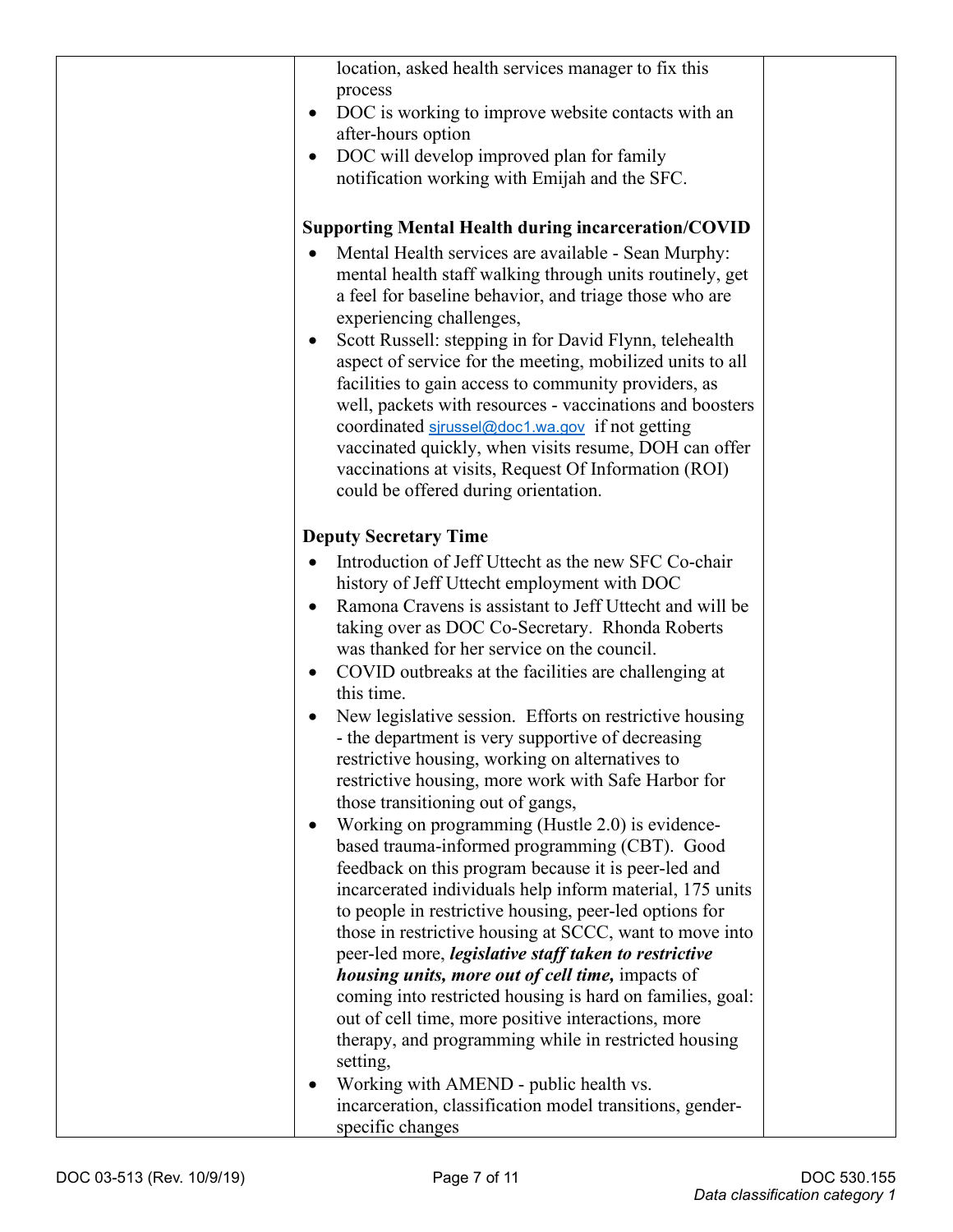|                                                  | WashingtonONE - helps ID risk of the individual - up<br>$\bullet$<br>for review and wants to look at racial equity lens,<br>governor supportive of DOC asks<br>Family member: notification to the family: there is no<br>policy, and this needs to be put in place quickly (next<br>month or two) Sean Murphy - David Flynn will look at<br>the communication system<br>Concerns about lack of mental health training. DOC is<br>moving toward trauma-informed care more "what has<br>happened than what is wrong" funding is being<br>requested around trauma care<br>Vaccines and booster clinics are being scheduled to<br>ease process for individuals                                                                                                                                                                                                                                                                                                                                                                                                                                                                                                                                                                                                                                                                  |  |
|--------------------------------------------------|-----------------------------------------------------------------------------------------------------------------------------------------------------------------------------------------------------------------------------------------------------------------------------------------------------------------------------------------------------------------------------------------------------------------------------------------------------------------------------------------------------------------------------------------------------------------------------------------------------------------------------------------------------------------------------------------------------------------------------------------------------------------------------------------------------------------------------------------------------------------------------------------------------------------------------------------------------------------------------------------------------------------------------------------------------------------------------------------------------------------------------------------------------------------------------------------------------------------------------------------------------------------------------------------------------------------------------|--|
|                                                  | <b>OCO</b> Information<br>The Office of the Corrections Ombuds (OCO) the<br>complaint form can be found here: Submit a Complaint<br>(https://oco.wa.gov/submit-complaint)<br>Subscribe to OCO updates here: Subscribe to OCO<br>Updates<br>(https://public.govdelivery.com/accounts/WAGOV/subscriber<br>new?topic_id=WAGOV_158 )                                                                                                                                                                                                                                                                                                                                                                                                                                                                                                                                                                                                                                                                                                                                                                                                                                                                                                                                                                                            |  |
| 1330 -- 1445 Open Public<br>Forum DOC & families | Action Item List continues and will be posted with<br>$\bullet$<br>minutes.<br>Families will be able to purchase musical instruments<br>٠<br>through Union Supply. It was asked to continue source<br>from the current vendor. Families want to buy directly<br>for our loved ones. Union Supply is not providing what<br>we need.<br>Choice between transportation program and lodging<br>assistance. Do families have to choose between a hotel<br>voucher or gas card? DOC Family Services will look<br>into options with IIBF Administrator.<br>JPay \$15 credit for incarcerated individuals to choose<br>$\bullet$<br>stamps or games or music, etc., fees for weight deck are<br>rolling over, so they don't have to pay for next quarter,<br>Mike Obenland (DOC): working at Monroe to get<br>$\bullet$<br>everyone moved, but there is a slowdown.<br>Concerns regarding out-of-cell time. AHCC only be<br>$\bullet$<br>allowed out 10 min per day, 3-days per week, to shower<br>and sync their devices - Mike Obenland: need to check<br>in with AHCC about that<br>Testing concerns at AHCC. AS Obenland will look into<br>$\bullet$<br>concerns.<br>Loved ones concerns about program availability during<br>$\bullet$<br>COVID. Families can follow up with the local facility<br>administration for answers. |  |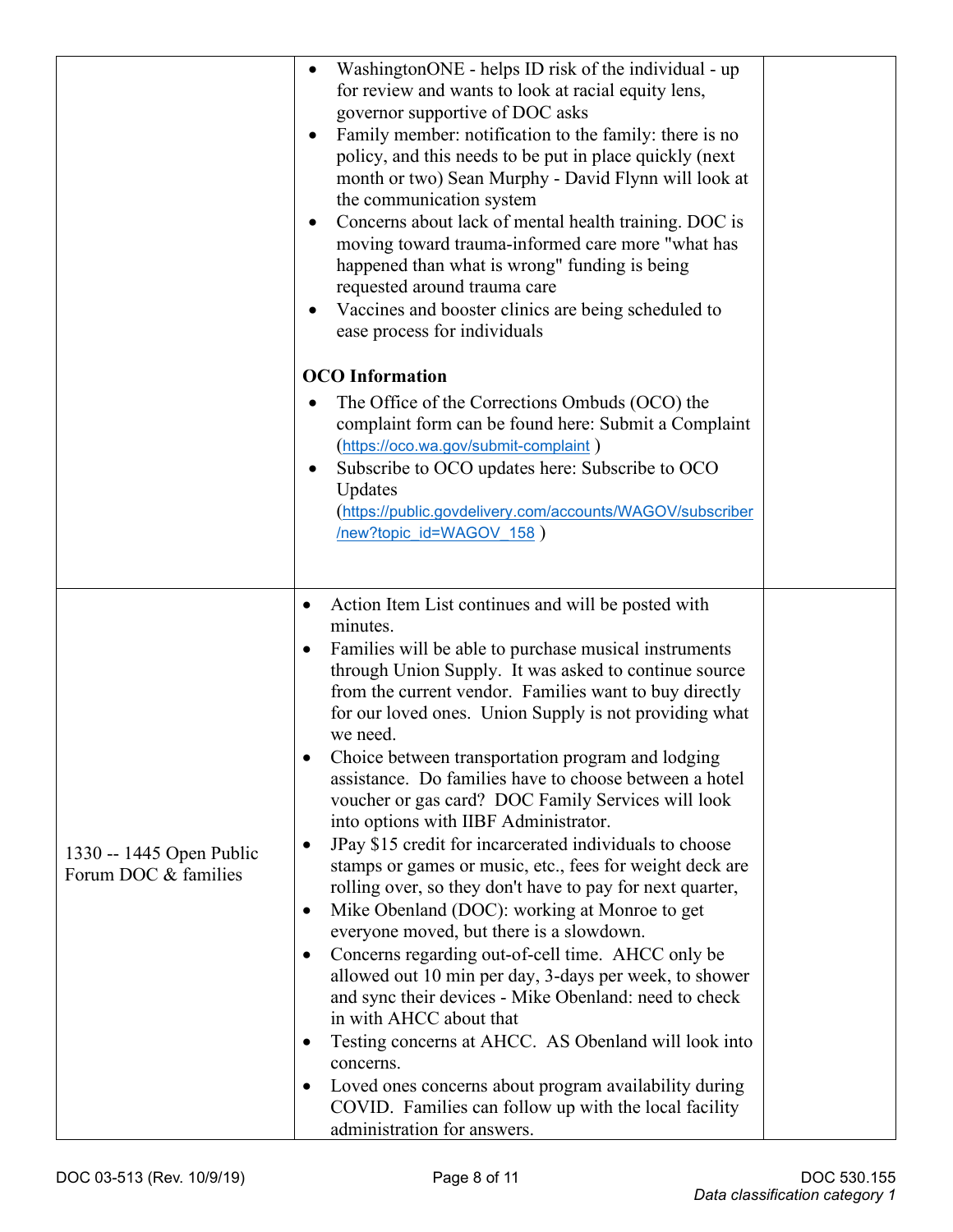| $\bullet$ | Will SFC informational COVID calls be public? Mike        |  |
|-----------|-----------------------------------------------------------|--|
|           | Obenland: I need to staff that with Lisa Flynn to make    |  |
|           | sure we're as transparent as possible.                    |  |
| $\bullet$ | Items being bought by an incarcerated individual must     |  |
|           | be returned to DOC when replaced. Since bought by         |  |
|           | incarcerated individual/family member, should be given    |  |
|           | to them to keep - Sean Murphy: I'll have to look into it  |  |
|           | and get back;                                             |  |
| $\bullet$ | What is (any) policy holders role? - Sean Murphy:         |  |
|           | becomes SME about that policy, stays in line to           |  |
|           | coordinate responses and updates, and details for         |  |
|           | drafting new policy (Jeff Utecht for SFC);                |  |
| $\bullet$ | Who provides medical insurance for incarcerated           |  |
|           | individuals? Secretary Strange - inmate health plan       |  |
|           | posted on the website describes the process of care       |  |
|           | (https://www.doc.wa.gov/corrections/services/health.htm)  |  |
|           |                                                           |  |
| ٠         | At WCC, the R5 unit has no plugins to sync players and    |  |
|           | no hot water, no store delivery - Mike Obenland: need     |  |
|           | to ask WCC about the store; the plugin is challenging     |  |
|           | because we can't just rewire, can we look into handing it |  |
|           | to staff to sync? Just thinking out loud.                 |  |
| ٠         | Sean Murphy - AHCC concern - head epidemiologist          |  |
|           | says when we have isolation patients, it's easier to get  |  |
|           | them outside, quarantine groups are much smaller (only    |  |
|           | two cells at a time), and is limiting access to outside - |  |
|           | Family follow-up - not outdoorsjust to dayroom Sean       |  |
|           | Murphy: based on the size of the spread, James Key is     |  |
|           | looking at the process, and I will follow up later today. |  |
| ٠         | SFC/LFC minutes should be posted and not published in     |  |
|           | a timely fashion; how can we hold facilities              |  |
|           | accountable?                                              |  |
|           | JPay video visit credits frustrating because only able to |  |
|           | use if used before - Secretary Strange: volume of data    |  |
|           | that is missing is due to shortages and website issues -  |  |
|           | asking for infrastructure funds, OCO willing to help      |  |
| $\bullet$ | What is Don Holbrook's role? - Sean Murphy: COVID         |  |
|           | response across 12,288 incarcerated individuals, Don      |  |
|           | focused solely on COVID including how 12 facilities       |  |
|           | are responding and what their needs are, COVID is a       |  |
|           | full-time job, so we dedicated someone to that position,  |  |
|           | Rob Jackson is Superintendent of WSP now                  |  |
| $\bullet$ | People housed in RCF at AHCC not getting memos -          |  |
|           | Mike Obenland: yes, I will make sure that happens -       |  |
|           | Sean Murphy: every 72 hours, both incarcerated            |  |
|           | individuals and staff should receive updated plan         |  |
|           | (laundry, food service, etc.) to be distributed, so they  |  |
|           | know what is authorized to do. $-$                        |  |
| $\bullet$ | Family member: son had COVID, vaccines, booster, did      |  |
|           | they change the formula of shot bc he has COVID           |  |
|           | again? - Sean Murphy: vaccinations matter, but they       |  |
|           | don't prevent it fully                                    |  |
|           |                                                           |  |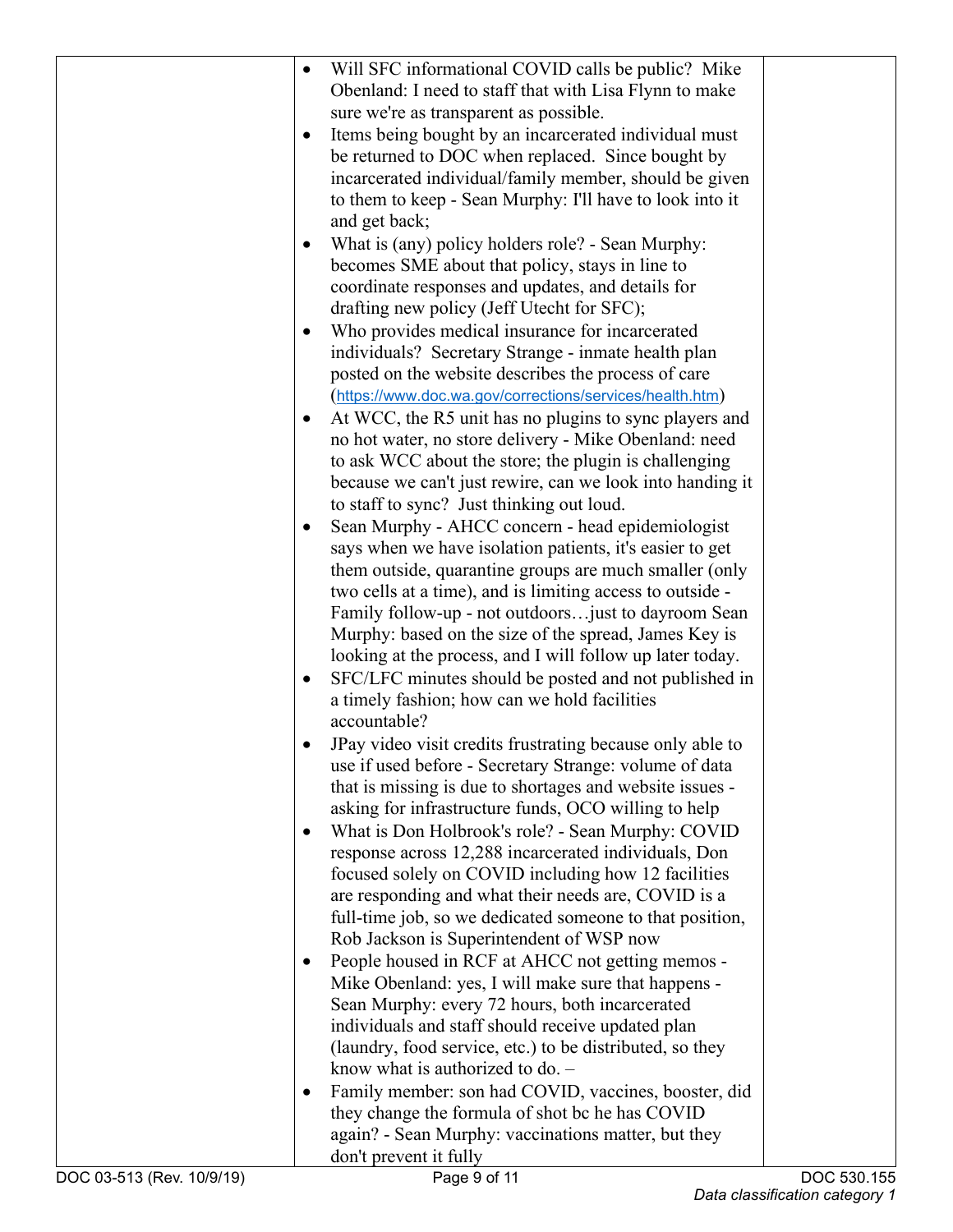| $\bullet$ | Council requested update on new JPay contract -                      |  |
|-----------|----------------------------------------------------------------------|--|
|           | Secretary Strange: Securus is on hold right now - Diane              |  |
|           | Doonan (DOC): intent to have phones on tablets if                    |  |
|           | Securus prevails – Currently, no video visits due to                 |  |
|           |                                                                      |  |
|           | broken kiosk - Lisa Flynn: coordination to get repair                |  |
|           | techs in with pandemic is challenging, we are following              |  |
|           | up to get people in at SCCC GA unit                                  |  |
|           | 1044 education bill required to report on $12/1/21$ . Did            |  |
|           | we do that report? What are we doing about the                       |  |
|           | education program? Sean Murphy - get back                            |  |
|           | specifically with education, but have not missed any                 |  |
|           | reports. All information can be found at leg.wa.gov                  |  |
|           | Why move people repeatedly when quarantining? Sean                   |  |
|           | Murphy - as we create new space for                                  |  |
|           | quarantine/isolation, the number of exposed/positives                |  |
|           |                                                                      |  |
|           | increases, we overrun space capabilities, so we have to              |  |
|           | shift more, we have to sanitize the previous area before             |  |
|           | moving more people in - Timeline to L&I results, Sean                |  |
|           | Murphy - the agency was not cited, but not sure on the               |  |
|           | timeline                                                             |  |
|           | Link to minutes not working, minutes need to be posted               |  |
|           | before today Sean Murphy - working to fix that issue,                |  |
|           | working outside of the agency to update                              |  |
|           | Can staff and Incarcerate Individual memos posted on                 |  |
|           | kiosks shared with families? Sean Murphy: we'll have                 |  |
|           | to broaden teams to see if that can happen; we are trying            |  |
|           | to communicate a lot, but we are not communicating as                |  |
|           | much as we'd like to family members: IIBF review is in               |  |
|           | 5 days, but the agenda is not up on the website - Lisa               |  |
|           | Flynn: Get Response program is that intent to improve                |  |
|           | family communication. Diane Doonan - Jan 27 <sup>th</sup> at 4 pm    |  |
|           | for IIBF, 4 <sup>th</sup> Thursday of the month following the end of |  |
|           |                                                                      |  |
|           | the quarter                                                          |  |
|           | Move EDIR to next meeting                                            |  |
|           | Food boats expired and nothing fresh delivered to                    |  |
|           | incarcerated individuals, not enough microwaves to heat              |  |
|           | food, so food is not getting eaten - Sean Murphy:                    |  |
|           | director of CI not on, fixed that problem one issue is               |  |
|           | food service workers, requests for more microwaves                   |  |
|           | (using IIBF) to reduce lines - Diane Doonan:                         |  |
|           | microwaves can be purchased through IIBF- Food                       |  |
|           | frozen from sitting outside no one wants to eat that, can            |  |
|           | we buy a box of fruit? Sean Murphy: bringing up good                 |  |
|           | issues                                                               |  |
|           | How is DOC tracking staff members for COVID?                         |  |
|           | testing/screening protocol, and quarantine/iso protocol?             |  |
|           | - Sean Murphy: working with DOH staff during non-                    |  |
|           | outbreak tested PCR once per week (all staff is                      |  |
|           |                                                                      |  |
|           | vaccinated), tested more often (up to daily rapid antigen            |  |
|           | test) depending on outbreak level, CDC new guidance                  |  |
|           | for congregant care setting staff, keeping close tabs of             |  |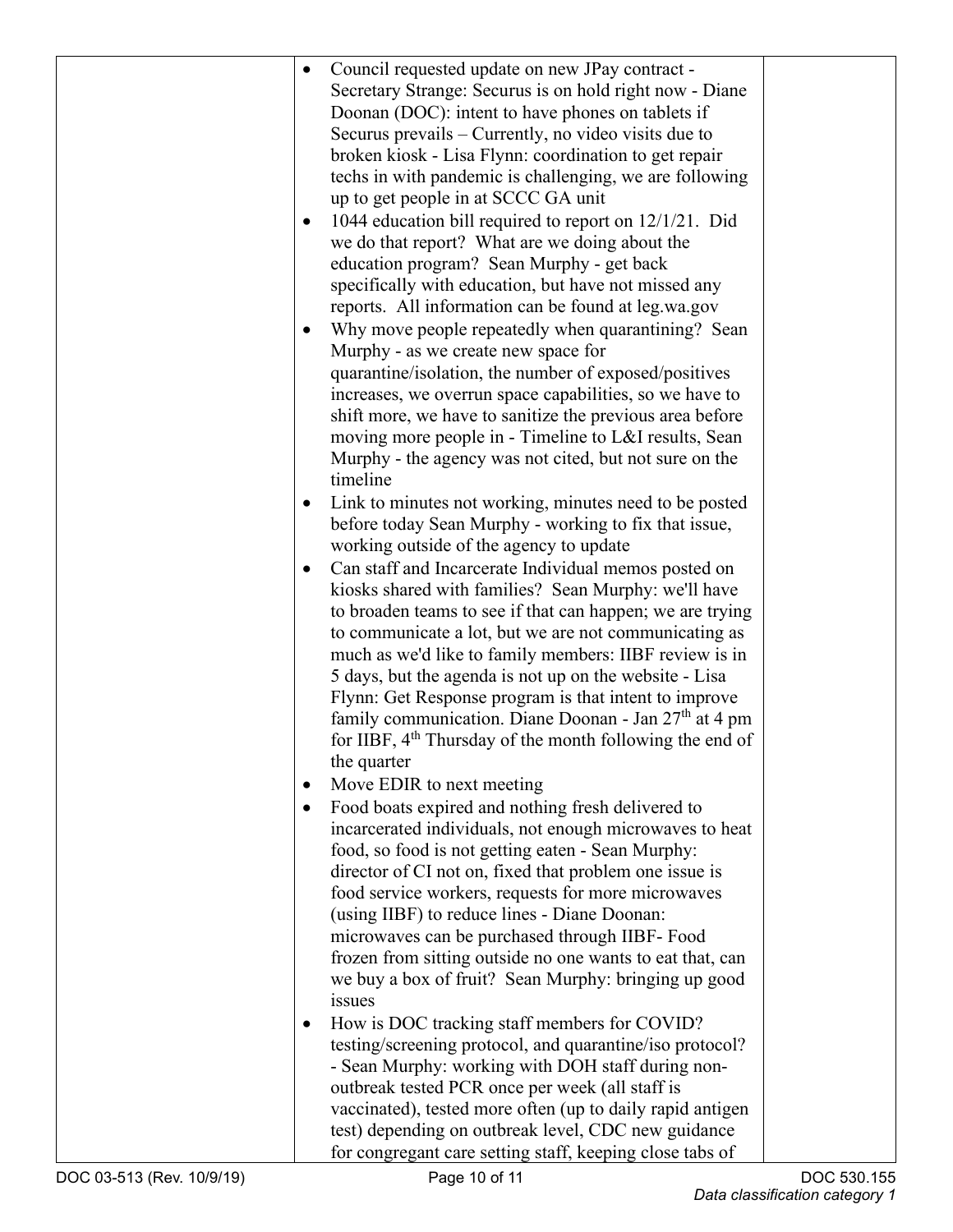|           | who goes where and how - family member: any effort to       |  |
|-----------|-------------------------------------------------------------|--|
|           | separate vaccinated and unvaccinated incarcerated           |  |
|           | individuals? - Sean Murphy: no - Kiosks have been           |  |
|           | closed for video visits                                     |  |
| $\bullet$ | Staff tested daily; why no family test so they can visit? - |  |
|           | Sean Murphy: extreme staff shortages require closing        |  |
|           | down programming and visits because there is no staff       |  |
|           | to support, also COVID is being brought in through          |  |
|           | visits, and closure is in the best interest of Incarcerated |  |
|           | Individuals - family member: no testing after EFV at        |  |
|           | MCC, so how does DOC know family is bringing it in?         |  |
|           | - Sean Murphy: DOH is recommending closure                  |  |
| $\bullet$ | LFC WCC R-unit families not allowed to join LFC -           |  |
|           | Sean Murphy: instruct Mike Obenland to see who can          |  |
|           | participate at WCC; Sean Murphy visited WCC to check        |  |
|           | in with Incarcerated Individuals and is optimistic that     |  |
|           | COVID starting to work out of the facility                  |  |
| $\bullet$ | Teams checking on quarantine individuals, how many          |  |
|           | people are on that team, and how often conducting           |  |
|           | checks? - Scott Russell: 3 shifts, health and welfare       |  |
|           | checks every shift, clinical and non-clinical staff         |  |
|           | checking each shift, alert appropriate people if major      |  |
|           | issue - How many mental health staff are there? - Sean      |  |
|           | Murphy: depends on the model of care at that facility -     |  |
|           | Secretary Strange: mental health care is considered a       |  |
|           | health service and is covered by the inmate health plan     |  |
|           | for a certain number of visits, group of psychiatrists,     |  |
|           | psychologists to treat everyone                             |  |
|           | https://www.doc.wa.gov/docs/publications/600-HA001.pdf      |  |
| $\bullet$ | Lisa Flynn - defer to Dr. Rainier in minutes                |  |
| $\bullet$ | Action items will posted with minutes                       |  |
| $\bullet$ | Secretary Strange: great conversation, opportunity to       |  |
|           | continue to improve, great opportunity in policy to         |  |
|           | figuring out who is included in family council,             |  |
| $\bullet$ | Lisa Flynn: next meeting Mar 19th                           |  |
|           |                                                             |  |
|           |                                                             |  |

## **Roundtable open discussion**

Next meeting location: MS TEAMS Date: 3/19/2022 Time: 10:00-3:00 PM

Comments:

**The contents of this document may be eligible for public disclosure. Social Security Numbers are considered confidential information and will be redacted in the event of such a request. This form is governed by Executive Order 00-03, RCW 42.56, and RCW 40.14. Upon completion, the data classification category may change.**

Distribution: **ORIGINAL** - Family council co-chairs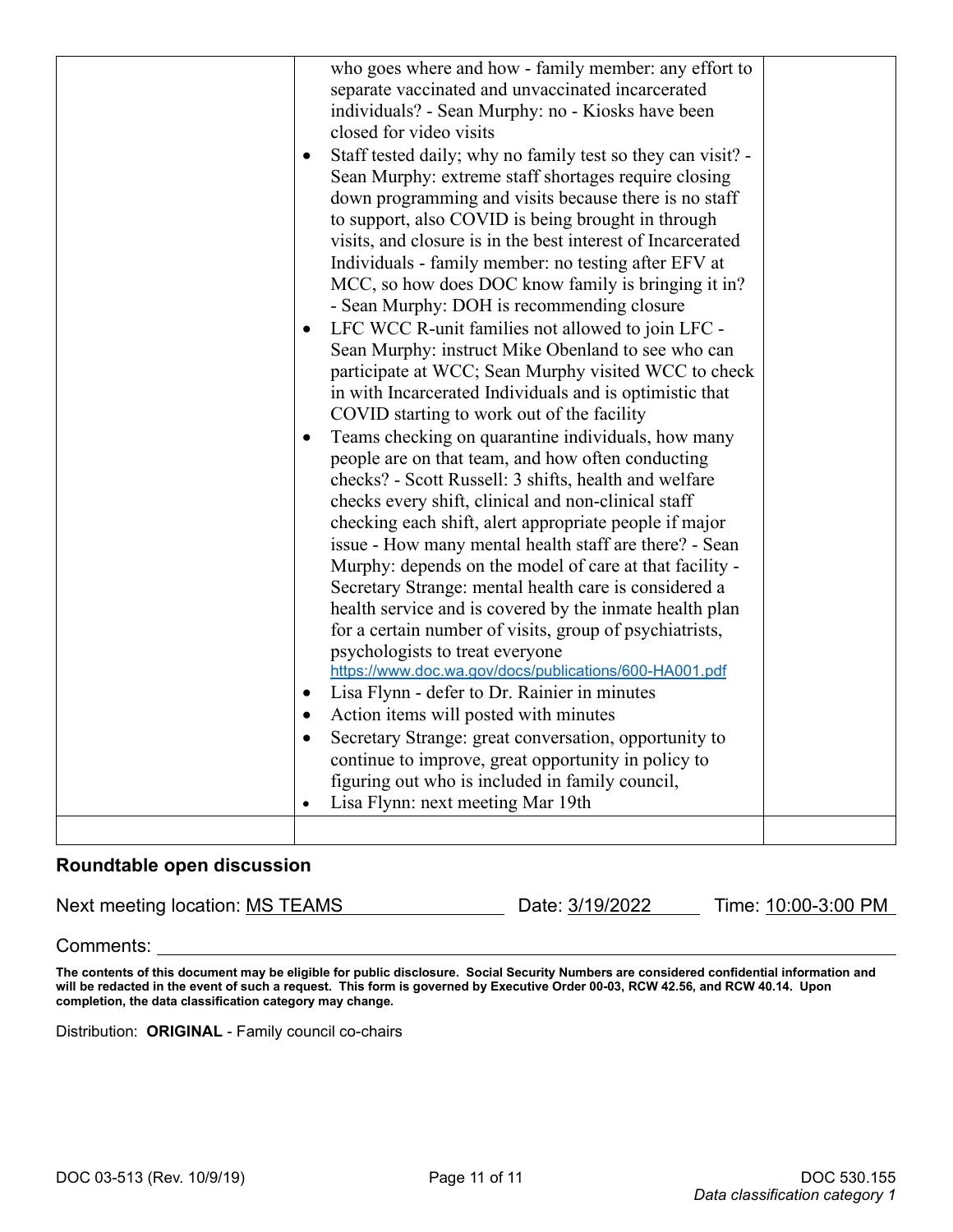

| <b>Reference</b> | <b>New Action Items Opened</b>                                                                                                                                              | <b>Assigned To</b>                          | <b>Date</b><br><b>Opened</b> | <b>Date Due</b> | <b>Date Closed</b> |
|------------------|-----------------------------------------------------------------------------------------------------------------------------------------------------------------------------|---------------------------------------------|------------------------------|-----------------|--------------------|
|                  | Name of Issue Discussed in Meeting:<br>Key Points/Discussion: Description of issue<br>Update: Update from each meeting till closed                                          | <b>Owner of Issue</b>                       | mm/dd/yyyy                   | mm/dd/yyyy      | mm/dd/yyyy         |
| Process          | <b>EFV/Visit Family Friendly Survey</b><br>01/17/22 update: Surveys are going until<br>1/31/22 and information will be tallied.                                             | Lisa Flynn/Dawn<br>Taylor/Liz Hainline      | 09/18/2021                   | 04/01/2022      |                    |
| Policy           | EFV Costs/sign-up process<br>01/17/2022 update: Continuing to gather<br>a few pieces of feedback to make<br>decision by 04/01/2022.                                         | Lisa Flynn/Liz<br>Hainline/Dianne<br>Doonan | 10/15/2021                   | 04/02/2022      |                    |
| Policy           | DOC 530.155 Revision/Work groups<br>2/23/2022: Released timeline<br>expectations for family input to Family<br>Co-chair, Emijah Smith.                                      | <b>SFC</b> co-chairs                        | 11/20/2021                   | 08/01/2022      |                    |
| <b>Process</b>   | Expanding number of visitors allowed per<br>individual during visiting.<br>01/17/2022 update: Will review again<br>prior to visit program reopening.                        | Don Holbrook/Clinical                       | 11/20/2021                   | 04/03/2022      |                    |
| CI               | CI Commissary Costs/increasing amount<br>of limit/days of delivery<br>01/17/2022 update: Scheduled for update<br>during March 2022 SFC.                                     | Sarah Systma/Danielle<br>Armbruster         | 11/20/2021                   | 01/15/2021      |                    |
| CI               | CI Food/frozen boats/quality concerns<br>01/17/2022 update: Addressed facility<br>specific issues and continue to assess<br>improvements. Next update at March<br>2022 SFC. | Sarah Sytsma                                | 11/20/2021                   | 01/15/2022      |                    |
| Communication    | Remove the use of the word "offender"<br>01/17/2022 update: Update postponed to<br>March 2022 SFC.                                                                          | Sean Murphy                                 | 11/20/2021                   | 01/15/2022      | ongoing            |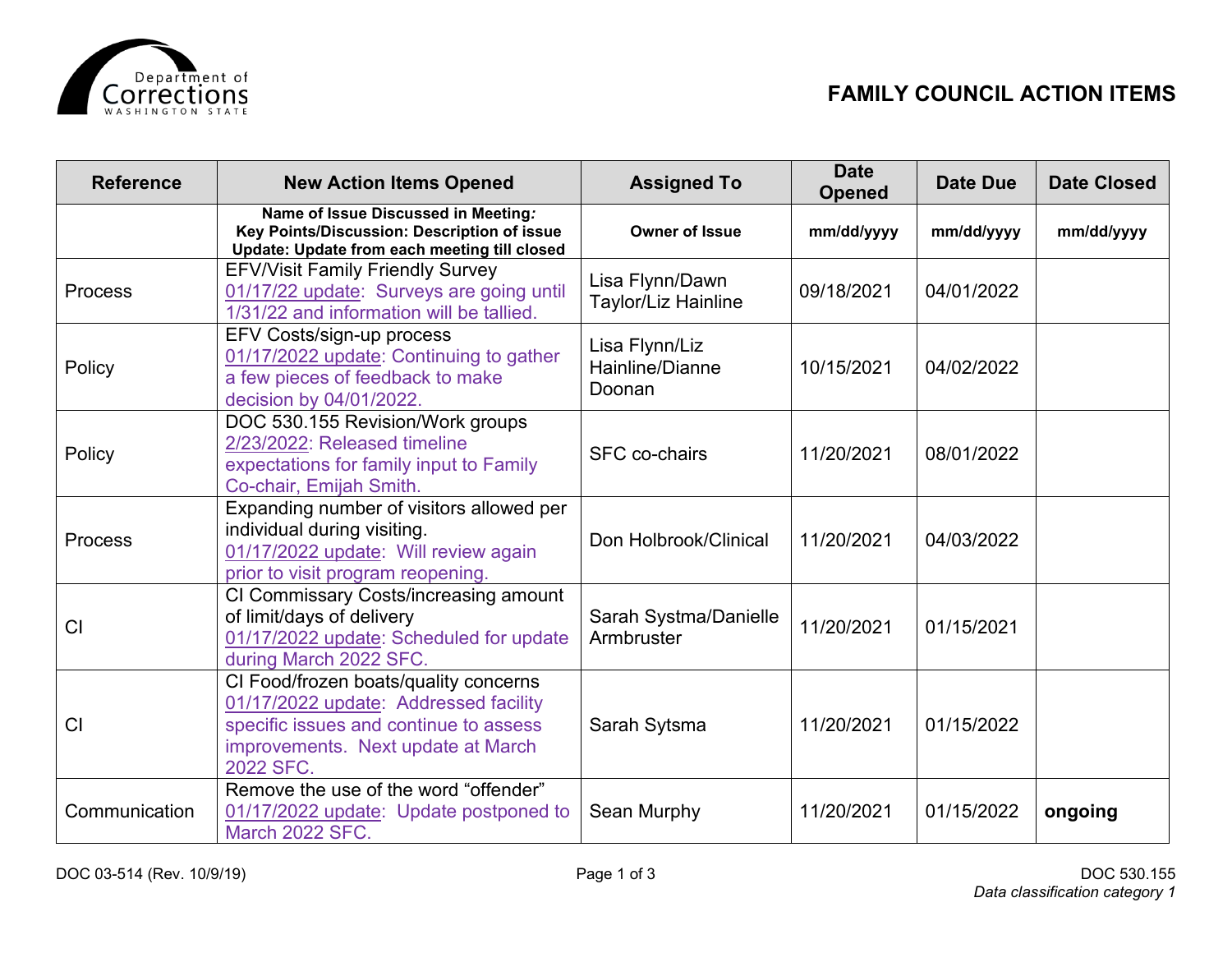| Communication | Option for families who do not want to<br>share their personal emails, but still want<br>communication.<br>02/16/2022 update: Developing listserv<br>process to provide additional information<br>for families without publicizing personal<br>email addresses. Updated due date. | Jacque Coe                            | 11/20/2021 | 04/15/2022 |  |
|---------------|-----------------------------------------------------------------------------------------------------------------------------------------------------------------------------------------------------------------------------------------------------------------------------------|---------------------------------------|------------|------------|--|
| Policy        | Purchase of hobby craft by family<br>01/17/2022 update: Completed security<br>review and looking at possible process,<br>review by incarcerated population<br>pending.                                                                                                            | <b>Tracy Schneider/Jamie</b><br>Dolan | 11/20/2021 | 04/15/2022 |  |
| Policy        | Cultural program policy development<br>01/17/2022 update: Extended due date<br>to 06/01/2022 due to delay in start date.                                                                                                                                                          | Fred Ivey                             | 11/20/2021 | 06/01/2022 |  |
| Communication | Public calls to receive COVID information                                                                                                                                                                                                                                         | Don Holbrook/Mike<br><b>Obenland</b>  | 01/22/2022 | 03/01/2022 |  |

| <b>Reference</b>       | <b>Closed Action Items</b>                                                                                                                                                                              | <b>Assigned To</b>               | <b>Date</b><br><b>Opened</b> | Date Due   | <b>Date Closed</b> |
|------------------------|---------------------------------------------------------------------------------------------------------------------------------------------------------------------------------------------------------|----------------------------------|------------------------------|------------|--------------------|
|                        | Name of Issue Discussed in Meeting:<br>Key Points/Discussion: Description of issue<br>Update: Update from each meeting till closed                                                                      | <b>Owner of Issue</b>            | mm/dd/yyyy                   | mm/dd/yyyy | mm/dd/yyyy         |
| Policy                 | Checking on continuing outside wedding<br>rings after COVID; 11/20/2021 update -<br>meeting pending with policy owner. Ring<br>sizers.<br>01/17/2022 update: Approved and will be<br>revised in policy. | Dawn Taylor/Charlotte<br>Headley | 9/18/2021                    | 12/01/2021 | 01/17/2021         |
| <b>Family Support</b>  | Transportation options/ADA options<br>01/17/2022 update: Transportation<br>Assistance program begins 02/01/2022.                                                                                        | Lisa Flynn/Dawn<br>Taylor        | 10/01/2021                   | 12/01/2021 | 02/01/2022         |
| <b>CI/Union Supply</b> | Purchase of musical equipment by family<br>02/08/2022 update: Musical instruments<br>added to Union Supply catalog.                                                                                     | <b>Charlotte Headley</b>         | 11/20/2021                   | 01/15/2022 | 02/08/2022         |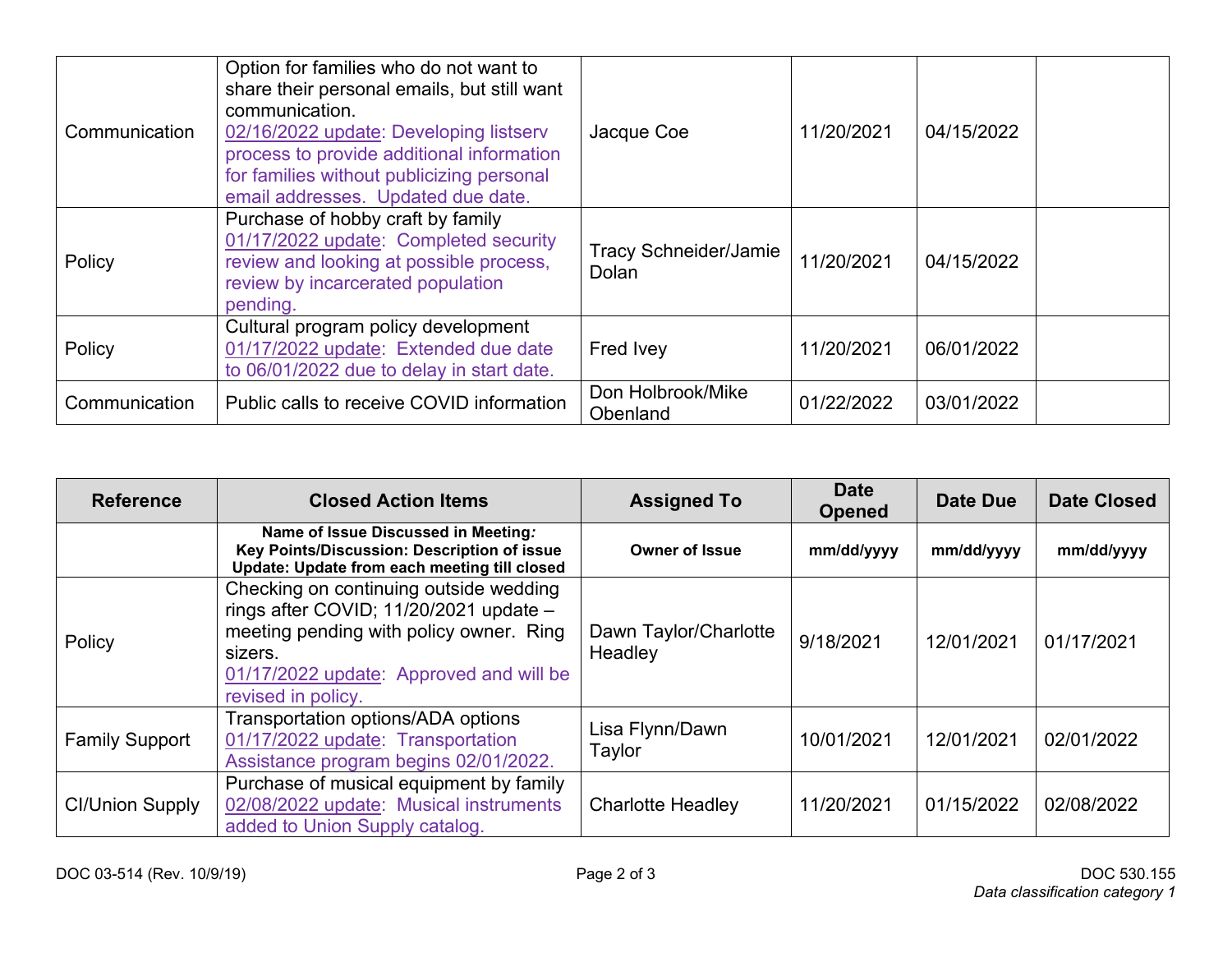| <b>Process</b> | Rec/Wellness Survey/Equipment<br>Procurement<br>01/17/2022 update: All recreation<br>equipment purchases made and pending<br>shipment from successful bidders and<br>commercial vendors. | <b>Tracy Schneider</b>       | 10/01/2021 | 11/30/2021 | 11/22/2021 |
|----------------|------------------------------------------------------------------------------------------------------------------------------------------------------------------------------------------|------------------------------|------------|------------|------------|
| <b>COVID</b>   | Photos in Visit Room<br>01/17/2022 update: Photos resumed with<br>masks on 01/06/2022.                                                                                                   | Sean Murphy/Clinical<br>Team | 11/20/2021 | 12/15/2021 | 01/06/2022 |
| Communication  | COVID information updated for families;<br>01/17/2022 update: Restored weekly<br>LFC/SFC COVID calls on 1/28/2022                                                                        | Dave Flynn/Mike<br>Obenland  | 11/20/2021 | 12/15/2021 | 01/28/2022 |

Distribution: **ORIGNINAL** – Family Council Co-Chairs

**The contents of this document may be eligible for public disclosure. Social Security Numbers are considered confidential information and will be redacted in the event of such a request. This form is governed by Executive Order 00-03, RCW 42.56, and RCW 40.14. Upon completion, the data classification category may change.**